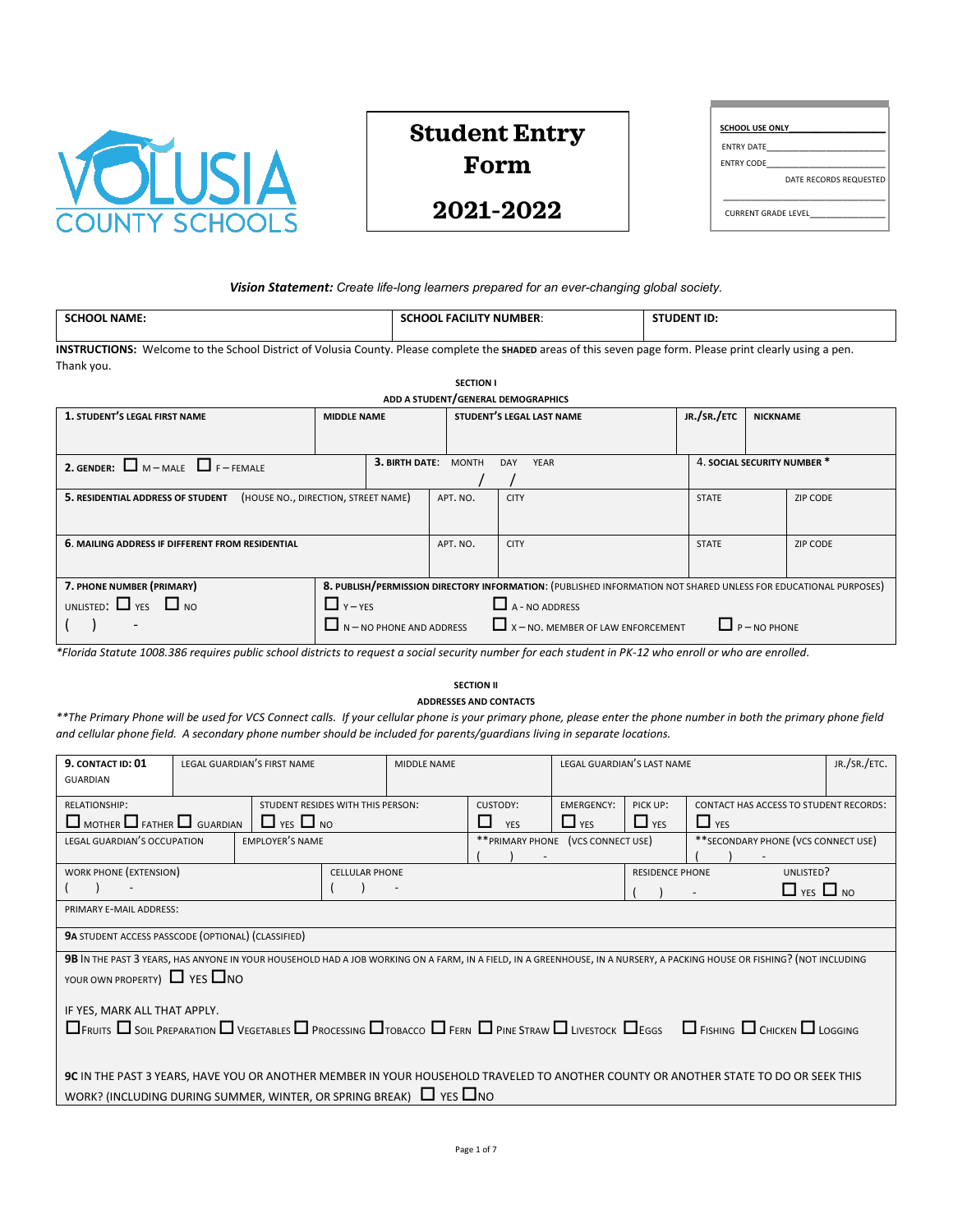| 10. CONTACT ID: 02<br><b>GUARDIAN</b>                          |                                                                                                                                                                         | LEGAL GUARDIAN'S FIRST NAME                                         |                                 | <b>MIDDLE</b>                                              |             | LEGAL GUARDIAN'S LAST NAME                  |                          |                                                                                                                                          |                        |                                   |                                                                                                                           |                                | JR./SR./ETC.         |                                   |
|----------------------------------------------------------------|-------------------------------------------------------------------------------------------------------------------------------------------------------------------------|---------------------------------------------------------------------|---------------------------------|------------------------------------------------------------|-------------|---------------------------------------------|--------------------------|------------------------------------------------------------------------------------------------------------------------------------------|------------------------|-----------------------------------|---------------------------------------------------------------------------------------------------------------------------|--------------------------------|----------------------|-----------------------------------|
| RELATIONSHIP:<br>$\Box$ MOTHER $\Box$ FATHER $\Box$ GUARDIAN   |                                                                                                                                                                         | STUDENT RESIDES WITH THIS PERSON:<br>$\Box$ yes $\Box$ No           |                                 |                                                            |             | <b>CUSTODY:</b><br>$\Box$ YES               |                          | <b>EMERGENCY:</b><br>$\Box$ YES                                                                                                          | PICK UP:<br>$\Box$ YES |                                   | CONTACT HAS ACCESS TO STUDENT RECORDS:<br>$\Box$ YES                                                                      |                                |                      |                                   |
|                                                                | ** SECONDARY PHONE (VCS CONNECT USE)<br>** PRIMARY PHONE (VCS CONNECT USE)<br>LEGAL GUARDIAN'S OCCUPATION<br><b>EMPLOYER'S NAME</b><br>$\blacksquare$<br>(<br>$\lambda$ |                                                                     |                                 |                                                            |             |                                             |                          |                                                                                                                                          |                        |                                   |                                                                                                                           |                                |                      |                                   |
| WORK PHONE (EXTENSION)                                         |                                                                                                                                                                         |                                                                     |                                 | <b>CELLULAR PHONE</b><br>$\lambda$                         |             |                                             |                          |                                                                                                                                          |                        |                                   | RESIDENCE PHONE<br>$\sim$                                                                                                 | UNLISTED?                      | $\Box$ YES $\Box$ NO |                                   |
| PRIMARY E-MAIL ADDRESS:                                        |                                                                                                                                                                         |                                                                     |                                 |                                                            |             |                                             |                          |                                                                                                                                          |                        |                                   |                                                                                                                           |                                |                      |                                   |
| 11. RESIDENCE/MAILING ADDRESS (IF DIFFERENT THAN STUDENT)      |                                                                                                                                                                         |                                                                     | APT. NO                         | <b>CITY</b>                                                |             |                                             |                          |                                                                                                                                          |                        |                                   | <b>STATE</b>                                                                                                              |                                | ZIP CODE             |                                   |
| 12. CONTACT ID: 03                                             | <b>FIRST NAME</b>                                                                                                                                                       |                                                                     | <b>MIDDLE</b>                   |                                                            |             | <b>LAST NAME</b>                            |                          |                                                                                                                                          |                        |                                   | JR./SR./ETC.                                                                                                              | DECEASED: $\Box$ YES $\Box$ NO |                      | USED FOR MOTHER/FATHER ONLY:      |
| RELATIONSHIP:<br>$\Box$ MOTHER<br>$\Box$ AUNT<br>$\Box$ cousin | $\Box$ FATHER<br>$\Box$ UNCLE<br>$\Box$ DOCTOR                                                                                                                          | $\Box$ STEPFATHER<br>$\Box$ BROTHER<br>NEIGHBOR                     |                                 | $\Box$ STEPMOTHER<br>$\Box$ SISTER<br>SCHOOL PATRON        |             |                                             |                          | $\Box$ GRANDFATHER<br>$\Box$ STEPBROTHER<br>FOSTER PARENT                                                                                |                        | $\Box$ STEPSISTER<br>$\Box$ OTHER | GRANDMOTHER                                                                                                               |                                |                      |                                   |
| STUDENT RESIDES WITH THIS PERSON:<br>$\Box$ YES $\Box$ NO      |                                                                                                                                                                         | <b>EMERGENCY:</b><br>$\Box$ YES $\Box$ NO                           | PICKUP:<br>$\Box$ YES $\Box$ NO |                                                            |             |                                             |                          | CONTACT HAS ACCESS TO STUDENT RECORDS:<br>$\Box$ YES $\Box$ NO If "NO" is checked for a<br>parent, legal documentation must be required. |                        |                                   | CONTACT RESTRICTED (MOTHER/FATHER ONLY)<br>CONTACT IS RESTRICTED FROM ACCESSING STUDENT<br>(LEGAL DOCUMENTATION REQUIRED) |                                |                      |                                   |
| EMPLOYER'S NAME                                                |                                                                                                                                                                         | WORK PHONE (EXTENSION)<br>$\rightarrow$                             |                                 |                                                            |             | <b>CELLULAR PHONE</b><br>(                  |                          |                                                                                                                                          |                        |                                   | RESIDENCE PHONE<br>$( )$ -                                                                                                |                                |                      | UNLISTED?<br>$\Box$ YES $\Box$ NO |
| PRIMARY E-MAIL ADDRESS:                                        |                                                                                                                                                                         |                                                                     |                                 |                                                            |             |                                             |                          |                                                                                                                                          |                        |                                   |                                                                                                                           |                                |                      |                                   |
| 13. RESIDENCE ADDRESS                                          |                                                                                                                                                                         |                                                                     | APT. NO                         |                                                            | <b>CITY</b> |                                             |                          |                                                                                                                                          |                        |                                   | <b>STATE</b>                                                                                                              |                                | <b>ZIP CODE</b>      |                                   |
| 14. MAILING ADDRESS                                            |                                                                                                                                                                         |                                                                     | APT. NO                         |                                                            | <b>CITY</b> |                                             |                          |                                                                                                                                          |                        |                                   | <b>STATE</b>                                                                                                              |                                | ZIP CODE             |                                   |
| 15. CONTACT ID: 04                                             | <b>FIRST NAME</b>                                                                                                                                                       |                                                                     | <b>MIDDLE</b>                   |                                                            |             | <b>LAST NAME</b>                            |                          |                                                                                                                                          |                        |                                   | JR./SR./ETC                                                                                                               | DECEASED: $\Box$ YES $\Box$ NO |                      | USED FOR MOTHER/FATHER ONLY:      |
| RELATIONSHIP:<br>$\Box$ MOTHER<br>$\Box$ AUNT<br>$\Box$ cousin | $\Box$ FATHER<br>$\Box$ UNCLE<br>$\Box$ DOCTOR                                                                                                                          | $\Box$ STEPFATHER<br>$\Box$ BROTHER<br>$\Box$ NEIGHBOR              |                                 | $\Box$ STEPMOTHER<br>$\Box$ SISTER<br>$\Box$ SCHOOL PATRON |             |                                             |                          | $\Box$ GRANDFATHER<br>$\Box$ STEPBROTHER<br>$\Box$ FOSTER PARENT                                                                         |                        | $\Box$ STEPSISTER<br>$\Box$ OTHER | $\Box$ GRANDMOTHER                                                                                                        |                                |                      |                                   |
| STUDENT RESIDES WITH THIS PERSON:<br>$\Box$ YES $\Box$ NO      |                                                                                                                                                                         | <b>EMERGENCY:</b><br>$\Box$ YES $\Box$ NO                           | PICKUP:<br>$\Box$ YES $\Box$ NO |                                                            |             | parent, legal documentation required.       |                          | <b>CONTACT HAS ACCESS TO STUDENT RECORDS:</b><br>$\Box$ YES $\Box$ NO If "NO" is checked for a                                           |                        |                                   | CONTACT RESTRICTED (MOTHER/FATHER ONLY)<br>CONTACT IS RESTRICTED FROM ACCESSING STUDENT<br>(LEGAL DOCUMENTATION REQUIRED) |                                |                      |                                   |
| <b>EMPLOYER'S NAME</b>                                         |                                                                                                                                                                         | WORK PHONE (EXTENSION)<br>$\rightarrow$<br>$\overline{\phantom{a}}$ |                                 |                                                            |             | <b>CELLULAR PHONE</b><br>$\rightarrow$<br>( | $\overline{\phantom{a}}$ |                                                                                                                                          |                        |                                   | RESIDENCE PHONE                                                                                                           |                                | UNLISTED?            | $\Box$ YES $\Box$ NO              |
| PRIMARY E-MAIL ADDRESS:                                        |                                                                                                                                                                         |                                                                     |                                 |                                                            |             |                                             |                          |                                                                                                                                          |                        |                                   |                                                                                                                           |                                |                      |                                   |
| <b>16. RESIDENCE ADDRESS</b>                                   |                                                                                                                                                                         |                                                                     | APT. NO                         |                                                            | <b>CITY</b> |                                             |                          |                                                                                                                                          |                        |                                   | <b>STATE</b>                                                                                                              |                                | <b>ZIP CODE</b>      |                                   |
| <b>17. MAILING ADDRESS</b>                                     |                                                                                                                                                                         |                                                                     | APT. NO                         |                                                            | <b>CITY</b> |                                             |                          |                                                                                                                                          |                        |                                   | <b>STATE</b>                                                                                                              |                                | <b>ZIP CODE</b>      |                                   |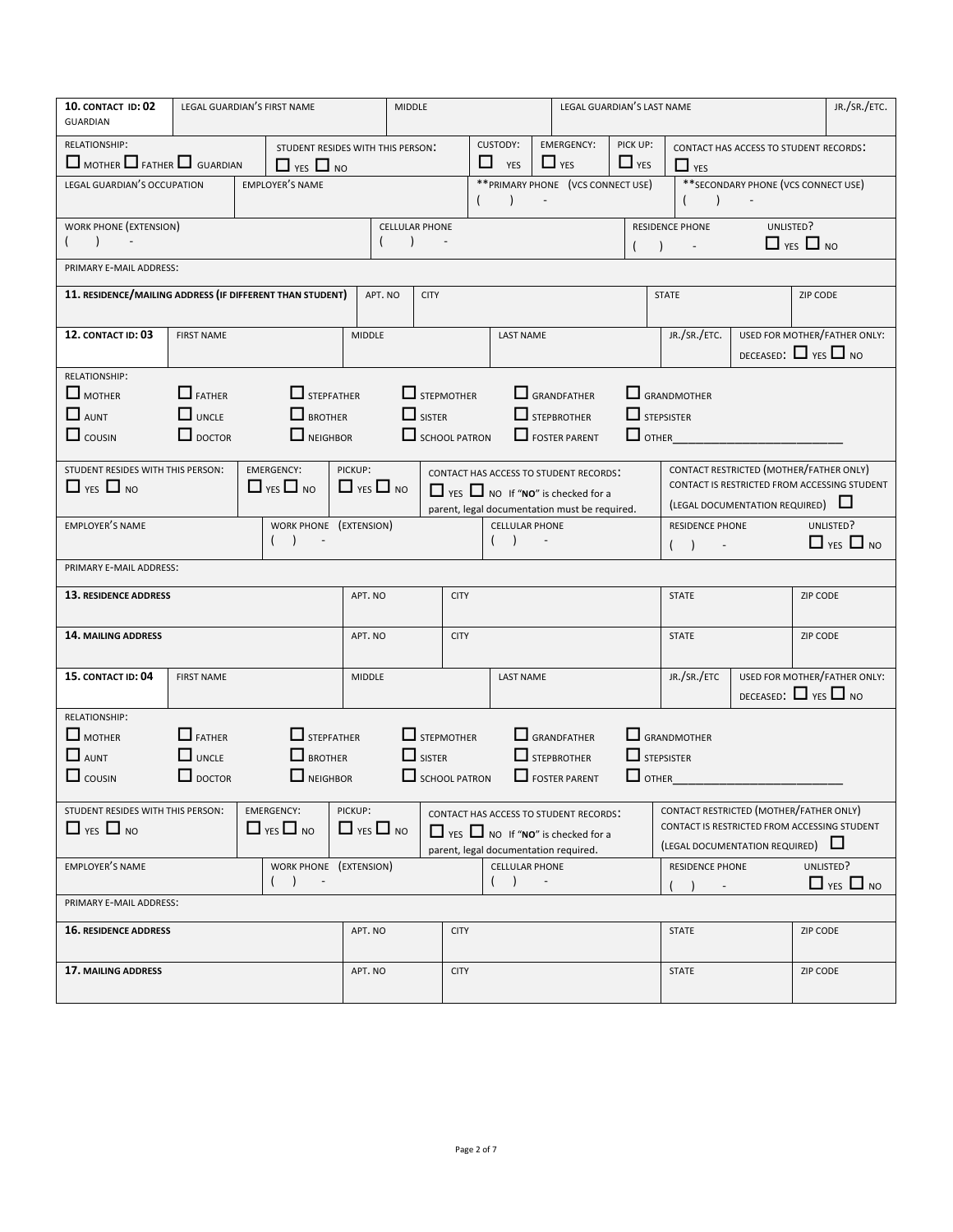| <b>SECTION III</b>                                                                  |
|-------------------------------------------------------------------------------------|
| ENROLLMENT - TO BE COMPLETED BY PARENT/LEGAL GUARDIAN, ASSISTED BY SCHOOL PERSONNEL |

| 18. STUDENT TRANSFERRING FROM (check one)                                                                                                                                                                     |                                                                                                              |                                                                            |                                    |                                   |  |                      |                                             |                      |                                                                      |                                                                              |
|---------------------------------------------------------------------------------------------------------------------------------------------------------------------------------------------------------------|--------------------------------------------------------------------------------------------------------------|----------------------------------------------------------------------------|------------------------------------|-----------------------------------|--|----------------------|---------------------------------------------|----------------------|----------------------------------------------------------------------|------------------------------------------------------------------------------|
| ш<br><b>VOLUSIA DIST, PRIVATE SCHOOL</b>                                                                                                                                                                      |                                                                                                              | ப<br>$\mathbf{I}$<br><b>FIRST TIME ENTRY</b><br>OUT OF DIST. PUBLIC SCHOOL |                                    |                                   |  |                      |                                             |                      |                                                                      |                                                                              |
| VOLUSIA DIST. HOME SCHOOL                                                                                                                                                                                     |                                                                                                              |                                                                            | <b>OUT OF DIST, PRIVATE SCHOOL</b> |                                   |  |                      | OUT OF DIST. HOME SCHOOL                    |                      |                                                                      | <b>OUT OF UNITED STATES</b>                                                  |
| 19. GRADE LEVEL<br><b>20. ENROLLMENT DATE</b>                                                                                                                                                                 |                                                                                                              |                                                                            | 21. ENROLLMENT CODE                | 21A. PRIOR DISTRICT (COUNTY)      |  |                      |                                             |                      | 21B.PRIOR STATE                                                      | <b>21c. PRIOR COUNTRY</b>                                                    |
| MONTH DAY YEAR                                                                                                                                                                                                |                                                                                                              |                                                                            |                                    |                                   |  |                      |                                             |                      |                                                                      |                                                                              |
|                                                                                                                                                                                                               |                                                                                                              |                                                                            |                                    |                                   |  |                      |                                             |                      |                                                                      |                                                                              |
| 22. FLORIDA ID (ALIAS)                                                                                                                                                                                        |                                                                                                              | 23. ASSIGNMENT/VARIANCE CODE<br>24. HOMEROOM                               |                                    |                                   |  |                      |                                             |                      |                                                                      |                                                                              |
| 25. LAST SCHOOL ATTENDED                                                                                                                                                                                      |                                                                                                              |                                                                            | PRIOR GRADE LEVEL                  |                                   |  |                      | STREET OF LAST SCHOOL ATTENDED              |                      |                                                                      |                                                                              |
| CITY & STATE, ZIP CODE                                                                                                                                                                                        | <b>PHONE NUMBER</b><br>(                                                                                     |                                                                            |                                    |                                   |  |                      |                                             |                      | <b>FAX NUMBER</b>                                                    |                                                                              |
|                                                                                                                                                                                                               | <b>26A. DATE WITHDRAWN</b><br>MONTH DAY YEAR<br>$\Box$ NO<br>26B. HAS YOUR STUDENT EVER BEEN RETAINED? I YES |                                                                            |                                    |                                   |  |                      |                                             |                      |                                                                      |                                                                              |
| (From previous school)                                                                                                                                                                                        |                                                                                                              |                                                                            |                                    | If yes, in what grade?            |  |                      |                                             |                      |                                                                      |                                                                              |
| 27. HAS YOUR STUDENT EVER ATTENDED A FLORIDA SCHOOL? $\Box$ YES                                                                                                                                               |                                                                                                              |                                                                            | $\Box$ NO                          |                                   |  | If yes, what county? |                                             |                      |                                                                      |                                                                              |
| 28. HAS YOUR STUDENT EVER ATTENDED A VOLUSIA COUNTY PUBLIC SCHOOL?<br>$\Box$ NO<br>$\Box$ YES                                                                                                                 |                                                                                                              |                                                                            |                                    |                                   |  |                      |                                             |                      | If yes, please list the name of the school and the year(s) attended. |                                                                              |
|                                                                                                                                                                                                               |                                                                                                              |                                                                            |                                    |                                   |  |                      |                                             |                      |                                                                      |                                                                              |
| 29. HAS YOUR STUDENT EVER BEEN ENROLLED OR RECEIVED SERVICES IN ONE OR MORE OF THE FOLLOWING (Check all that apply)?<br>$\Box$ SPEECH                                                                         | $\Box$ ESOL                                                                                                  | $\Box$ GIFTED                                                              |                                    | $\Box$ 504                        |  |                      | $\Box$ ESE                                  |                      |                                                                      |                                                                              |
|                                                                                                                                                                                                               |                                                                                                              |                                                                            |                                    |                                   |  |                      |                                             |                      |                                                                      |                                                                              |
| 30A. IS YOUR STUDENT ENTERING THIS SCHOOL DUE TO A NATURAL DISASTER THIS SCHOOL YEAR? $\Box$ YES                                                                                                              |                                                                                                              |                                                                            |                                    |                                   |  |                      | $\Box$ NO                                   |                      |                                                                      |                                                                              |
| 30B. IF YES, PLEASE CHECK THE TYPE OF DISASTER:                                                                                                                                                               |                                                                                                              |                                                                            |                                    |                                   |  |                      |                                             |                      |                                                                      |                                                                              |
| MOVED INTO DISTRICT DUE TO EARTHQUAKE                                                                                                                                                                         |                                                                                                              |                                                                            |                                    |                                   |  |                      | CHANGED SCHOOL IN DISTRICT DUE TO HURRICANE |                      |                                                                      |                                                                              |
|                                                                                                                                                                                                               |                                                                                                              |                                                                            |                                    |                                   |  |                      |                                             |                      |                                                                      |                                                                              |
| MOVED INTO DISTRICT DUE TO ANOTHER TYPE                                                                                                                                                                       |                                                                                                              |                                                                            |                                    |                                   |  |                      | MOVED INTO DISTRICT DUE TO HURRICANE        |                      |                                                                      |                                                                              |
| OF NATURAL DISASTER OTHER THAN HURRICANE OR EARTHQUAKE                                                                                                                                                        |                                                                                                              |                                                                            |                                    |                                   |  |                      |                                             |                      |                                                                      |                                                                              |
| CHANGED SCHOOL IN DISTRICT DUE TO EARTHQUAKE                                                                                                                                                                  |                                                                                                              |                                                                            |                                    |                                   |  |                      |                                             |                      |                                                                      |                                                                              |
|                                                                                                                                                                                                               |                                                                                                              |                                                                            |                                    |                                   |  |                      |                                             |                      |                                                                      |                                                                              |
|                                                                                                                                                                                                               |                                                                                                              |                                                                            |                                    |                                   |  |                      |                                             |                      |                                                                      |                                                                              |
|                                                                                                                                                                                                               |                                                                                                              |                                                                            |                                    |                                   |  |                      |                                             |                      |                                                                      |                                                                              |
| <b>SECTION IV</b><br><b>GENERAL DEMOGRAPHICS</b>                                                                                                                                                              |                                                                                                              |                                                                            |                                    |                                   |  |                      |                                             |                      |                                                                      |                                                                              |
| $\Box$ Y - COURT ORDER OR<br>$\Box$ $c$ - CUSTODIAL LEGAL INSTRUMENT<br>31. CUSTODY ALERT/COURT ORDER:                                                                                                        |                                                                                                              |                                                                            |                                    |                                   |  |                      |                                             |                      |                                                                      |                                                                              |
| 32. BIRTH VERIFICATION (CHECK ONE)                                                                                                                                                                            |                                                                                                              |                                                                            |                                    |                                   |  |                      |                                             |                      |                                                                      |                                                                              |
| $\Box$ 1 – CERTIFIED BIRTH CERTIFICATE                                                                                                                                                                        |                                                                                                              |                                                                            |                                    |                                   |  |                      |                                             |                      |                                                                      | 7 - SCHOOL RECORD, AT LEAST FOUR YEARS PRIOR, SHOWING DATE OF BIRTH          |
|                                                                                                                                                                                                               |                                                                                                              |                                                                            |                                    |                                   |  |                      |                                             |                      |                                                                      |                                                                              |
| 8 - PARENT'S SWORN, NOTARIZED AFFIDAVIT WITH CERTIFICATE OF EXAMINATION<br>3 - BAPTISMAL CERTIFICATE WITH DOB AND PLACE OF<br>BAPTISM AND PARENT'S SWORN, NOTARIZED AFFIDAVIT<br>FROM PHYSICIAN VERIFYING AGE |                                                                                                              |                                                                            |                                    |                                   |  |                      |                                             |                      |                                                                      |                                                                              |
| 4 - ACTIVE INSURANCE POLICY ON STUDENT IN FORCE AT LEAST TWO YEARS                                                                                                                                            |                                                                                                              |                                                                            |                                    |                                   |  |                      |                                             |                      |                                                                      | $\Box$ T - out of state transfer records or msrts record for migrant student |
| 5 - BIBLE RECORDS, WITH PARENT'S SWORN, NOTARIZED AFFIDAVIT                                                                                                                                                   |                                                                                                              |                                                                            |                                    |                                   |  |                      |                                             |                      | NOT VALID FOR INITIAL PRE-K OR KINDERGARTEN                          |                                                                              |
| $\Box$ 6 – PASSPORT OR CERTIFICATE OF ARRIVAL IN THE UNITED STATES (DO NOT COPY THIS DOCUMENT)                                                                                                                |                                                                                                              |                                                                            |                                    |                                   |  |                      |                                             |                      |                                                                      | 9 - NO VERIFICATION (DO NOT USE FOR KINDERGARTEN OR FIRST GRADE              |
| 33. BIRTH PLACE (CITY OF BIRTH)                                                                                                                                                                               |                                                                                                              |                                                                            | <b>BIRTH STATE</b>                 |                                   |  |                      | STUDENTS)                                   | <b>BIRTH COUNTRY</b> |                                                                      |                                                                              |
|                                                                                                                                                                                                               |                                                                                                              |                                                                            |                                    |                                   |  |                      |                                             |                      |                                                                      |                                                                              |
| <b>34. COUNTY OF RESIDENCE</b>                                                                                                                                                                                | 35. RESIDENCY STATUS OF STUDENT (CHECK ONE)                                                                  |                                                                            |                                    |                                   |  |                      |                                             |                      | 36. NON-VOLUSIA ZONED SCHOOL                                         |                                                                              |
|                                                                                                                                                                                                               | $\Box$ B - OUT OF COUNTY FLORIDA RESIDENT<br>$\Box$ 3 - VOLUSIA COUNTY RESIDENT                              |                                                                            |                                    |                                   |  |                      |                                             |                      |                                                                      | (ONLY COMPLETE WHEN #35 IS CODE B)                                           |
|                                                                                                                                                                                                               | 2 - OUT OF STATE RESIDENT                                                                                    |                                                                            |                                    |                                   |  |                      | $\Box$ 0 - FOREIGN EXCHANGE STUDENT         |                      |                                                                      |                                                                              |
| 37A. IS YOUR STUDENT HISPANIC OR LATINO?                                                                                                                                                                      |                                                                                                              |                                                                            |                                    | 37B. RACE: (CHECK ALL THAT APPLY) |  |                      |                                             |                      |                                                                      |                                                                              |
| $\Box$ YES $\Box$ NO                                                                                                                                                                                          |                                                                                                              |                                                                            | $\Box$ WHITE                       |                                   |  |                      | BLACK OR AFRICAN AMERICAN                   |                      |                                                                      |                                                                              |
|                                                                                                                                                                                                               |                                                                                                              |                                                                            | $\Box$ ASIAN                       |                                   |  |                      | AMERICAN INDIAN OR ALASKA NATIVE            |                      |                                                                      |                                                                              |
|                                                                                                                                                                                                               | NATIVE HAWAIIAN OR OTHER PACIFIC ISLANDER                                                                    |                                                                            |                                    |                                   |  |                      |                                             |                      |                                                                      |                                                                              |
|                                                                                                                                                                                                               | NOTE TO REGISTRAR: IF PARENT SELECTS "YES" ON QUESTION 37, AT LEAST ONE RACE CODE MUST BE SELECTED           |                                                                            |                                    |                                   |  |                      |                                             |                      |                                                                      |                                                                              |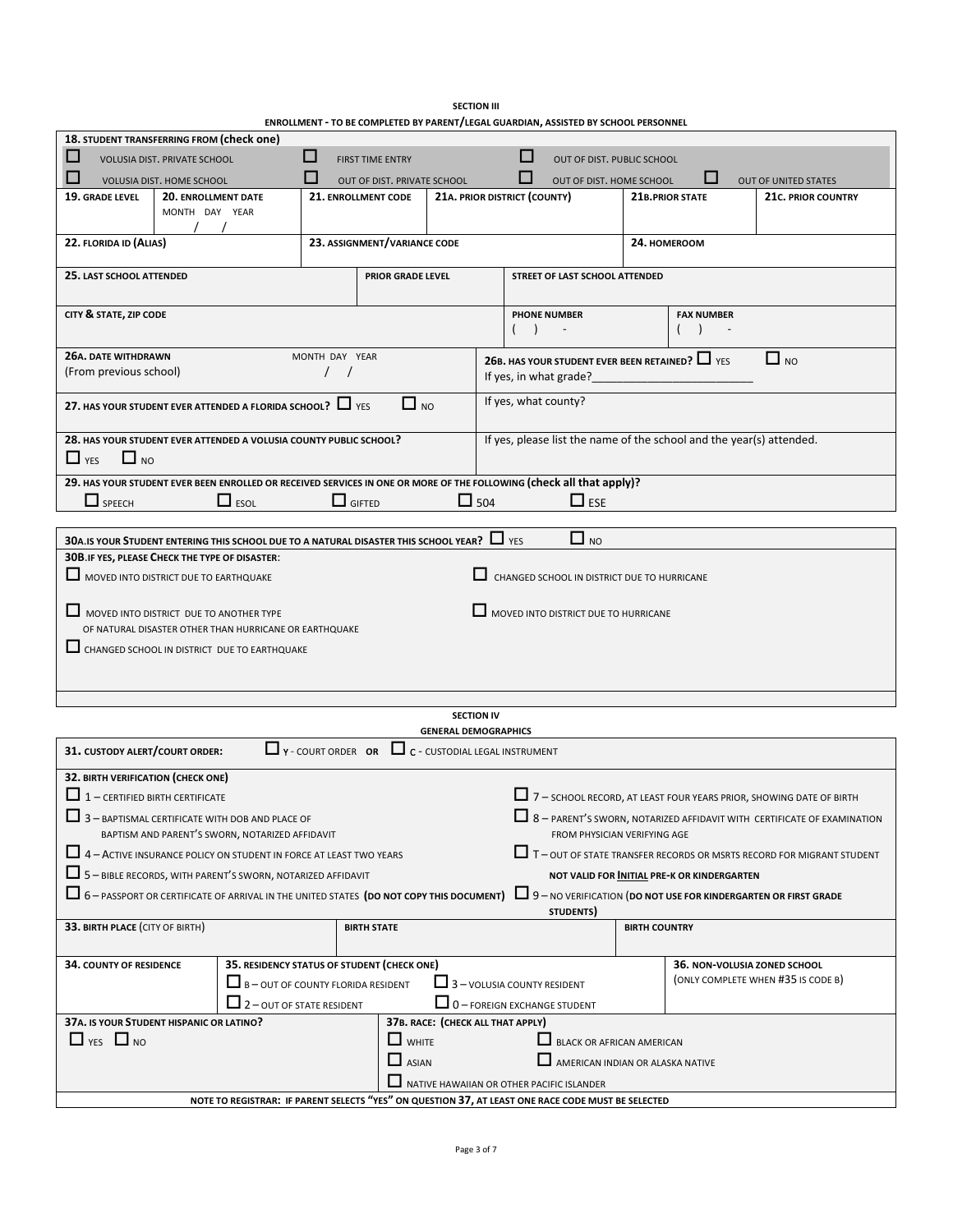#### **SECTION V HOME LANGUAGE SURVEY**

**NOTES TO PARENT AND SCHOOL REGISTRAR:** This section must be completed for all students. If the answer to any of the **first three questions** listed below is "yes" the student must be referred, immediately, to the school principal's designee for English Language Learners assessment. **TO BE COMPLETED BY PARENT/LEGAL GUARDIAN**

| 38. STUDENT'S NAME                                                                                                                                            | <b>DATE</b>                                                                                                                                                                                                                                                                                                                  |  |  |  |  |  |  |
|---------------------------------------------------------------------------------------------------------------------------------------------------------------|------------------------------------------------------------------------------------------------------------------------------------------------------------------------------------------------------------------------------------------------------------------------------------------------------------------------------|--|--|--|--|--|--|
| CHECK THE APPROPRIATE ANSWER FOR EACH OF THE FOLLOWING QUESTIONS:                                                                                             |                                                                                                                                                                                                                                                                                                                              |  |  |  |  |  |  |
| Is a language other than English used in the home?<br>1)                                                                                                      | $\Box$ YES<br>$\Box$ NO                                                                                                                                                                                                                                                                                                      |  |  |  |  |  |  |
| Did the student have a first language other than English?<br>2)                                                                                               | $\Box$ YES<br>$\Box$ NO                                                                                                                                                                                                                                                                                                      |  |  |  |  |  |  |
| Does the student most frequently speak a language other than English?<br>3)                                                                                   | $\Box$ YES<br>$\Box$ NO                                                                                                                                                                                                                                                                                                      |  |  |  |  |  |  |
| 4)<br>Was the student born in a country other than the United States (U.S.) or Puerto Rico?                                                                   | $\Box$ NO<br>$\Box$ YES                                                                                                                                                                                                                                                                                                      |  |  |  |  |  |  |
| Regardless of their birthplace, what was the date your student first enrolled in a school<br>5)                                                               |                                                                                                                                                                                                                                                                                                                              |  |  |  |  |  |  |
| within the continental United States, Alaska or Hawaii?                                                                                                       | (MMDDCCYY)                                                                                                                                                                                                                                                                                                                   |  |  |  |  |  |  |
| Primary home language (ALL STUDENTS).<br>6)                                                                                                                   |                                                                                                                                                                                                                                                                                                                              |  |  |  |  |  |  |
| Native Language spoken by the student if other than English.<br>7)                                                                                            |                                                                                                                                                                                                                                                                                                                              |  |  |  |  |  |  |
| Parent/Legal Guardian's Name                                                                                                                                  |                                                                                                                                                                                                                                                                                                                              |  |  |  |  |  |  |
|                                                                                                                                                               |                                                                                                                                                                                                                                                                                                                              |  |  |  |  |  |  |
| Parent/Legal Guardian's Signature                                                                                                                             |                                                                                                                                                                                                                                                                                                                              |  |  |  |  |  |  |
|                                                                                                                                                               | <b>SECTION VI</b><br><b>FAMILIES IN TRANSITION</b>                                                                                                                                                                                                                                                                           |  |  |  |  |  |  |
| 39A. FAMILIES IN TRANSITION - CHAPTER 1003.21, F.S., STATES THAT HOMELESS STUDENTS                                                                            | 39B. PRIMARY NIGHT RESIDENCE - IF YOUR FAMILY LIVES IN ANY OF THE FOLLOWING HOUSING                                                                                                                                                                                                                                          |  |  |  |  |  |  |
| MUST HAVE ACCESS TO A FREE PUBLIC EDUCATION AND SCHOOL DISTRICTS SHALL ASSIST THEM                                                                            | SITUATIONS TEMPORARILY BECAUSE YOU CANNOT FIND OR AFFORD ADEQUATE HOUSING,                                                                                                                                                                                                                                                   |  |  |  |  |  |  |
| IN MEETING ALL REQUIREMENTS. MARK "YES" IF YOUR FAMILY LIVES IN ANY OF THE                                                                                    | CHECK THE SITUATION THAT APPLIES.                                                                                                                                                                                                                                                                                            |  |  |  |  |  |  |
| FOLLOWING SITUATIONS TEMPORARILY BECAUSE YOU CANNOT FIND OR AFFORD ADEQUATE<br><b>HOUSING.</b> $\Box$ YES                                                     | $\Box$ A -Student/youth has as their primary night residence living                                                                                                                                                                                                                                                          |  |  |  |  |  |  |
|                                                                                                                                                               | in emergency or transitional shelters, FEMA trailers,<br>abandoned in hospitals.                                                                                                                                                                                                                                             |  |  |  |  |  |  |
| Student/youth sleeps at night on the street, in a car, tent, abandoned building,                                                                              | $\Box$ B -Student/youth has as their primary night residence                                                                                                                                                                                                                                                                 |  |  |  |  |  |  |
| park or other place not ordinarily used as a sleeping accommodation for human                                                                                 | sharing the housing of other persons due to loss of housing,                                                                                                                                                                                                                                                                 |  |  |  |  |  |  |
| beings;                                                                                                                                                       | economic hardship or a similar reason; doubled-up.                                                                                                                                                                                                                                                                           |  |  |  |  |  |  |
| Student/youth sleeps at night in a motel, trailer, or campground.                                                                                             | $\Box$ D - Student/youth has as their primary night residence living                                                                                                                                                                                                                                                         |  |  |  |  |  |  |
|                                                                                                                                                               | in cars, parks, temporary trailer parks or campgrounds<br>due to lack of alternative adequate accommodations,                                                                                                                                                                                                                |  |  |  |  |  |  |
| Student/youth sleeps at night in a shelter, e.g., homeless, runaway, domestic<br>abuse, abuse;                                                                | public spaces, abandoned buildings, substandard housing, bus or                                                                                                                                                                                                                                                              |  |  |  |  |  |  |
|                                                                                                                                                               | train stations, public or private place not designed for                                                                                                                                                                                                                                                                     |  |  |  |  |  |  |
| Student/youth sleeps TEMPORARILY at night in the home of a relative or friend                                                                                 | or ordinarily used as a regular sleeping<br>accommodation for human beings or similar settings.                                                                                                                                                                                                                              |  |  |  |  |  |  |
| because of economic necessity.                                                                                                                                | $\Box$ E - Student/youth has as their primary night residence living                                                                                                                                                                                                                                                         |  |  |  |  |  |  |
|                                                                                                                                                               | in hotels or motels                                                                                                                                                                                                                                                                                                          |  |  |  |  |  |  |
| 39c. TRANSITION OR HOMELESS CAUSE (Please indicate the reason for transition or cause of homelessness)                                                        |                                                                                                                                                                                                                                                                                                                              |  |  |  |  |  |  |
| $\Box$ D – Man-made Disaster (Major)                                                                                                                          | $\Box$ N-Other – i.e., lack of affordable housing, long-term poverty, unemployment, or underemployment,                                                                                                                                                                                                                      |  |  |  |  |  |  |
| $\Box$ E – Natural Disaster – Earthquake                                                                                                                      | lack of affordable health care, mental illness, domestic violence, forced eviction, etc.                                                                                                                                                                                                                                     |  |  |  |  |  |  |
| $\Box$ F – Natural Disaster – Flooding                                                                                                                        | $\Box$ P – Pandemic (Major)                                                                                                                                                                                                                                                                                                  |  |  |  |  |  |  |
| $\Box$ H - Natural Disaster - Hurricane                                                                                                                       | $\Box$ S - Natural Disaster - Tropical Storm                                                                                                                                                                                                                                                                                 |  |  |  |  |  |  |
| $\Box$ M – Mortgage Foreclosure                                                                                                                               | $\Box$ T - Natural Disaster - Tornado                                                                                                                                                                                                                                                                                        |  |  |  |  |  |  |
|                                                                                                                                                               | $\Box$ W – Natural Disaster – Wildfire or Fire                                                                                                                                                                                                                                                                               |  |  |  |  |  |  |
| 39D. HOMELESS UNACCOMPANIED YOUTH                                                                                                                             |                                                                                                                                                                                                                                                                                                                              |  |  |  |  |  |  |
| $\Box$ YES<br>or guardian and lives in one of the housing situations listed above?                                                                            | Is the student an "Unaccompanied youth" - defined as a student who does not reside in the physical custody of a parent                                                                                                                                                                                                       |  |  |  |  |  |  |
| 40. FOSTER CARE STATUS: IS THE STUDENT CURRENTLY IN FOSTER CARE?                                                                                              | $\Box$ NO<br>$\Box$ YES                                                                                                                                                                                                                                                                                                      |  |  |  |  |  |  |
|                                                                                                                                                               | <b>SECTION VII</b>                                                                                                                                                                                                                                                                                                           |  |  |  |  |  |  |
|                                                                                                                                                               | FED/STATE                                                                                                                                                                                                                                                                                                                    |  |  |  |  |  |  |
| 41. MILITARY FAMILY STUDENT - These include students of 1) active duty members of the uniformed services, including members of the National Guard and Reserve |                                                                                                                                                                                                                                                                                                                              |  |  |  |  |  |  |
|                                                                                                                                                               | on active-duty orders pursuant to 10 U.S.C. ss. 1209 and 1211; 2) members or veterans of the uniformed services who are severely injured and medically<br>discharged or retired for a period of 1 year after medical discharge or retirement; and 3 )members of the uniformed services who die on active duty or as a result |  |  |  |  |  |  |
| of injuries sustained on active duty for a period of 1 year after death.                                                                                      | $\Box$ YES                                                                                                                                                                                                                                                                                                                   |  |  |  |  |  |  |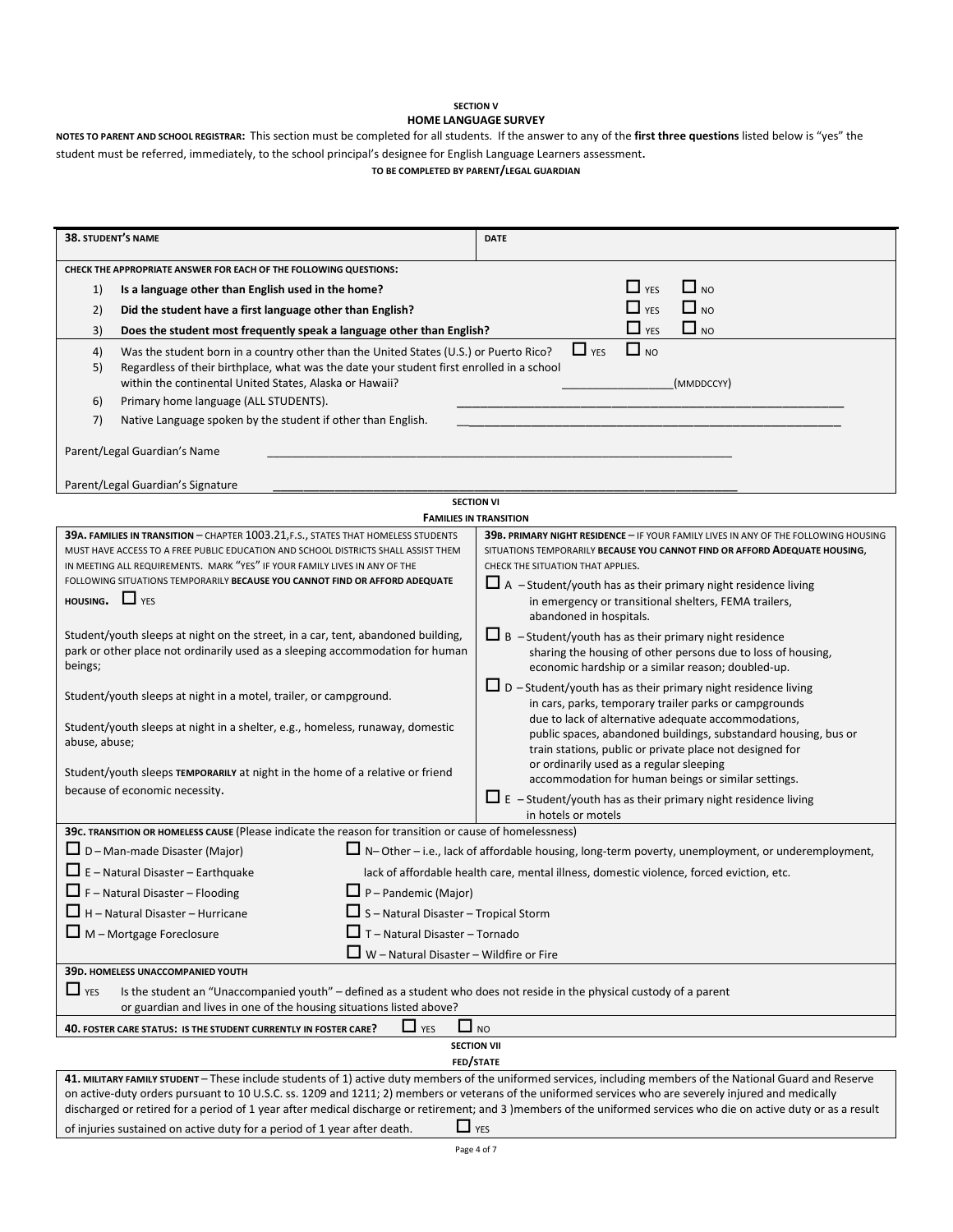| 42. WAS YOUR STUDENT SERVED IN THE HEAD START PROGRAM?                                                                          |                                                                         |  |  |  |  |  |
|---------------------------------------------------------------------------------------------------------------------------------|-------------------------------------------------------------------------|--|--|--|--|--|
| $\Box$ YES $\Box$ NO                                                                                                            |                                                                         |  |  |  |  |  |
|                                                                                                                                 |                                                                         |  |  |  |  |  |
| 43. WHICH PRE-K PROGRAM IS YOUR STUDENT ENROLLING IN?                                                                           |                                                                         |  |  |  |  |  |
| $\Box$ V - Voluntary Pre-Kindergarten Education Program<br>$\Box$ D – Pre-Kindergarten Program for ESE students                 |                                                                         |  |  |  |  |  |
| $\Box$ T – Teenage Parent Program                                                                                               |                                                                         |  |  |  |  |  |
| <b>SECTION VIII</b>                                                                                                             |                                                                         |  |  |  |  |  |
| <b>MEDICAL</b>                                                                                                                  |                                                                         |  |  |  |  |  |
| TO BE COMPLETED BY SCHOOL PERSONNEL                                                                                             |                                                                         |  |  |  |  |  |
| <b>44. IMMUNIZATION STATUS</b>                                                                                                  |                                                                         |  |  |  |  |  |
| $\Box$ 0 – Students in virtual instruction programs who do not come to a district school                                        | $\Box$ 3 – Permanent Medical Exemption                                  |  |  |  |  |  |
| for any activity and for whom no other code applies                                                                             | $\Box$ 4 – Permanent Religious Exemption                                |  |  |  |  |  |
| $\Box$ 1 – Permanent Immunization Certificate                                                                                   | $\Box$ 8 – Adolescent Vaccine Requirement Met                           |  |  |  |  |  |
| $\Box$ 2 – Temporary Medical Exemption                                                                                          | $\Box$ W -Enrolled in district fewer than 31 days per FS 1003.22 (5)(e) |  |  |  |  |  |
| (MM/DD/CCYY)<br><b>Expiration Date</b>                                                                                          | $\Box$ X – Enrolled in Juvenile Justice program fewer than 31 days      |  |  |  |  |  |
| $\Box$ Y – Students/Youth experiencing homelessness and those known to the department (FS 39.00016) enrolled fewer than 31 days |                                                                         |  |  |  |  |  |
| TO BE COMPLETED BY PARENT/LEGAL GUARDIAN                                                                                        |                                                                         |  |  |  |  |  |
| □ Yes, Student has Medicaid IVCS0000002<br>45A. IS YOUR STUDENT COVERED BY MEDICAID?                                            | $\Box$ NO                                                               |  |  |  |  |  |
|                                                                                                                                 |                                                                         |  |  |  |  |  |
| 45B. DOES YOUR STUDENT HAVE INSURANCE OTHER THAN MEDICAID? (Please check one):                                                  |                                                                         |  |  |  |  |  |
| П<br>Student has Health Care Insurance IVCS0000001                                                                              |                                                                         |  |  |  |  |  |
| Student has Healthy Kids (Florida KidCare) Insurance IVCS0000003                                                                |                                                                         |  |  |  |  |  |
| Student does not have Health Care Insurance/Medicaid IVCS0000004                                                                |                                                                         |  |  |  |  |  |
| <b>46A. HEALTH EXAMINATION STATUS</b><br><b>46B. DATE</b>                                                                       |                                                                         |  |  |  |  |  |
| $\Box$ Y – School Entry Exam Certified<br>$\Box$ R - Religious Exemption                                                        | MONTH DAY YEAR                                                          |  |  |  |  |  |
| $\Box$ T - Transfer from another Florida School without a health exam record.                                                   |                                                                         |  |  |  |  |  |
| <b>SECTION IX</b>                                                                                                               |                                                                         |  |  |  |  |  |
| <b>IMMUNIZATIONS</b>                                                                                                            |                                                                         |  |  |  |  |  |
| NOTE TO THE REGISTRAR - ENTER VACCINES FROM FORM DH-680                                                                         |                                                                         |  |  |  |  |  |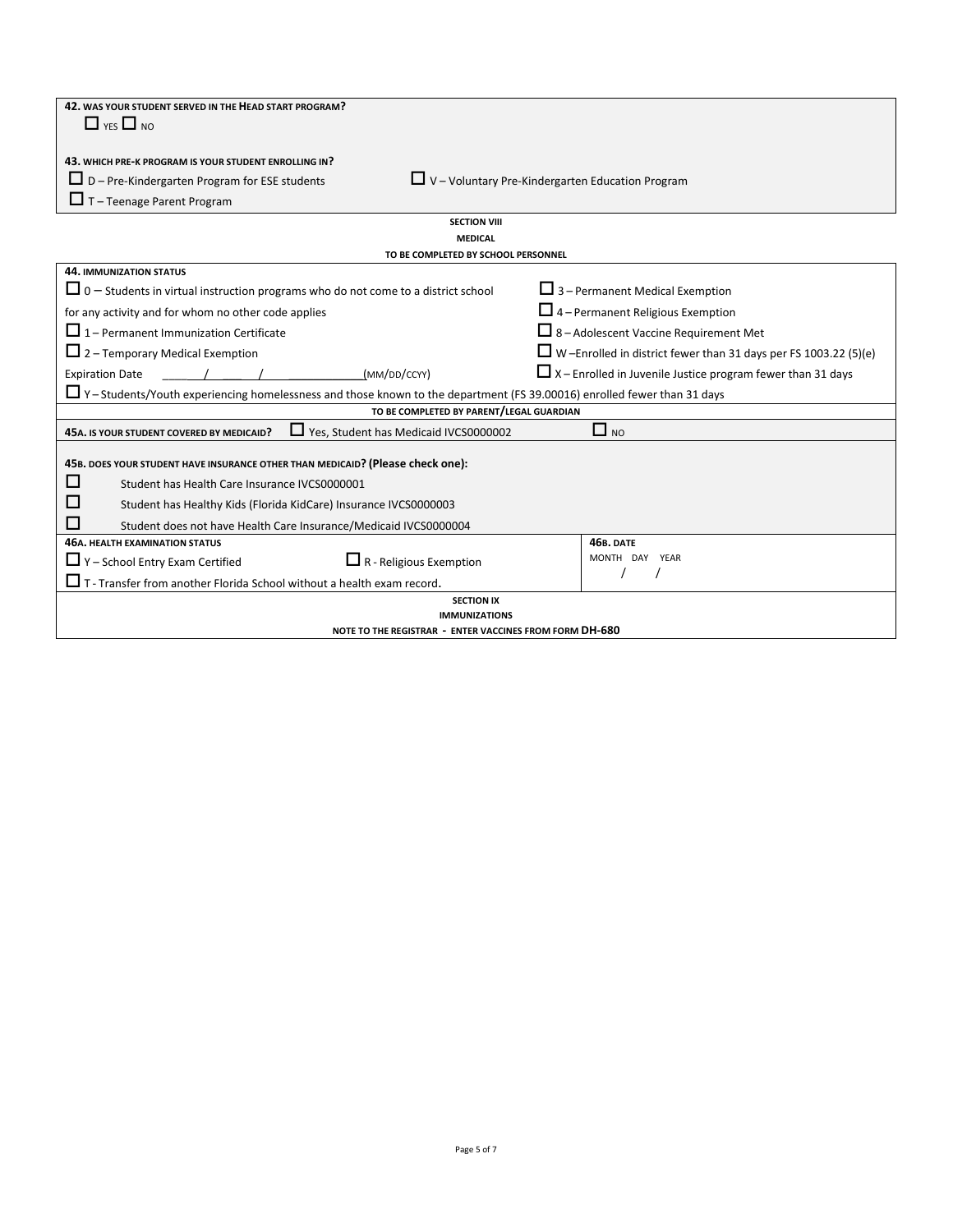|                                                                                                                                                                                                                                                                                                            |                       | <b>SECTION X</b><br><b>CONDITIONS</b> |                                                                                                                                                                                                                                                                                                                                 |                                  |               |
|------------------------------------------------------------------------------------------------------------------------------------------------------------------------------------------------------------------------------------------------------------------------------------------------------------|-----------------------|---------------------------------------|---------------------------------------------------------------------------------------------------------------------------------------------------------------------------------------------------------------------------------------------------------------------------------------------------------------------------------|----------------------------------|---------------|
| 47A, DOES YOUR STUDENT HAVE A LIFE THREATENING CONDITION?<br>47B. IF YES, PLEASE INDICATE WHETHER THE CONDITION REQUIRES ANY OF THE FOLLOWING (Medical Alert Required)<br>(Please check all that apply):                                                                                                   |                       | $\Box$ YES<br>$\Box$ NO               |                                                                                                                                                                                                                                                                                                                                 |                                  |               |
| $\Box$ A - Asthma Inhaler<br>$\Box$ D - Diastat                                                                                                                                                                                                                                                            |                       | $\Box$ E – Epi-Pen                    | $\Box$ I – Insulin Injection                                                                                                                                                                                                                                                                                                    | $\Box$ S – Solu-Cortef Injection |               |
| 48. HEALTH CONDITIONS: Please check all that apply. Indicate the date of diagnosis (if known), and whether medication is required.                                                                                                                                                                         |                       |                                       |                                                                                                                                                                                                                                                                                                                                 |                                  |               |
| <b>CONDITION TYPE</b>                                                                                                                                                                                                                                                                                      | <b>CONDITION DATE</b> | MED.<br>REQ.?                         | <b>CONDITION TYPE</b>                                                                                                                                                                                                                                                                                                           | <b>CONDITION DATE</b>            | MED.<br>REQ.? |
| $\Box$ AA – Allergy-Aspirin                                                                                                                                                                                                                                                                                |                       | П                                     | $\Box$ HM – Hemophilia                                                                                                                                                                                                                                                                                                          |                                  | ш             |
| $\Box$ AB – Allergy Insect Bites                                                                                                                                                                                                                                                                           |                       | H                                     | $\Box$ HN - Hernia                                                                                                                                                                                                                                                                                                              |                                  |               |
| $\Box$ AC – Allergy-lodine                                                                                                                                                                                                                                                                                 |                       | H                                     | $\Box$ HR - Heart Disease                                                                                                                                                                                                                                                                                                       |                                  |               |
| $\Box$ AD – Allergy-Penicillin                                                                                                                                                                                                                                                                             |                       | H                                     | $\Box$ HY – Hypertension                                                                                                                                                                                                                                                                                                        |                                  |               |
| $\Box$ AE – Allergy-Sulfa                                                                                                                                                                                                                                                                                  |                       | П                                     | $\Box$ KI - Kidney Disease                                                                                                                                                                                                                                                                                                      |                                  |               |
| $\Box$ AF – Allergy-Other<br>$\Box$ AG – Allergy-Nuts<br>$\Box$ Al – Adrenal Insufficiency<br>$\Box$ AN – Anemia<br>$\Box$ AR - Anaphylactic Reaction<br>$\Box$ AS - Asthma<br>$\Box$ AT - Attention Deficit<br><b>Hyperactivity Disorder</b><br>$\Box$ CF – Cystic Fibrosis<br>$\Box$ CP – Cerebral Palsy |                       | ΙI<br>П<br>H<br>П<br>ΙI<br>П          | $\Box$ LE - Leukemia<br>$\Box$ MA - Medical Alert<br>$\Box$ MD – Muscular Dystrophy<br>$\Box$ MO – Motor Impairment<br>$\Box$ MU – Multiple Health Problems<br>$\Box$ PA - Physical Development<br>$\Box$ PI - Physical Impairment<br>$\Box$ PR – Pregnancy<br>$\Box$ RC – See School Records<br>$\Box$ RH – Rh. Negative Blood |                                  |               |
| $\Box$ DI – Diabetes<br>EA - Ear Infection-Repeated<br>$\Box$ EP – Epilepsy<br>$\Box$ GA – Gastro Intestinal<br>Condition<br>$\Box$ HE - Hearing Impairment<br>$\Box$ HG – Hypoglycemia                                                                                                                    |                       | ΙI<br>П                               | $\Box$ SC – Scoliosis<br>$\Box$ SD – Seizure Disorder<br>$\Box$ SI – Sickle Cell<br>$\Box$ SP – Speech Impairment<br>$\Box$ UR - Urological Condition<br>$\Box$ VI - Visual Impairment<br>ΙI<br><b>NONE OF THE ABOVE</b>                                                                                                        |                                  |               |
| <b>CONDITION NOTES:</b>                                                                                                                                                                                                                                                                                    |                       |                                       |                                                                                                                                                                                                                                                                                                                                 |                                  |               |

## **SECTION XI**

**NOTE TO REGISTRAR: NO DATA ENTRY REQUIRED**

| 49. LAW 1006.07(1)(B) F.S. REQUIRES EACH STUDENT TO NOTE AT INITIAL TIME OF REGISTRATION FOR SCHOOL. ANY PREVIOUS SCHOOL EXPULSIONS, ARRESTS RESULTING IN A CHARGE AND |  |  |  |  |  |  |
|------------------------------------------------------------------------------------------------------------------------------------------------------------------------|--|--|--|--|--|--|
| JUVENILE JUSTICE ACTIONS THE STUDENT HAS HAD:                                                                                                                          |  |  |  |  |  |  |
| PLEASE INITIAL THE FOLLOWING:                                                                                                                                          |  |  |  |  |  |  |
| <b>HAS YOUR STUDENT EVER BEEN:</b>                                                                                                                                     |  |  |  |  |  |  |
| <b>EXPELLED FROM A PREVIOUS SCHOOL</b><br>YES.<br>NO.                                                                                                                  |  |  |  |  |  |  |
| PLACED UNDER ARREST WHICH RESULTED IN A CHARGE<br><b>YES</b><br>NO.                                                                                                    |  |  |  |  |  |  |
| INVOLVED IN A JUVENILE PROGRAM<br>NO.<br>YES.                                                                                                                          |  |  |  |  |  |  |
| SUSPENDED FROM A PREVIOUS SCHOOL<br><b>YES</b><br>NO.                                                                                                                  |  |  |  |  |  |  |
| <b>REFERRED FOR MENTAL HEALTH SERVICES</b><br><b>YES</b><br>NO.                                                                                                        |  |  |  |  |  |  |
|                                                                                                                                                                        |  |  |  |  |  |  |

**FLA. STATUTE 837.06 – WHOEVER KNOWINGLY MAKES A FALSE STATEMENT IN WRITING WITH THE INTENT TO MISLEAD A PUBLIC SERVANT IN THE PERFORMANCE OF HIS OFFICIAL DUTY SHALL BE GUILTY OF A MISDEMEANOR OF THE SECOND DEGREE, PUNISHABLE AS PROVIDED IN S.775.082 OR S.775.083.**

**THE INFORMATION GIVEN BY ME ON THIS FORM IS TRUE AND CORRECT TO THE BEST OF MY KNOWLEDGE**

| SIGNATURE (PARENT/LEGAL GUARDIAN) | <b>DATE</b> |
|-----------------------------------|-------------|
|                                   |             |